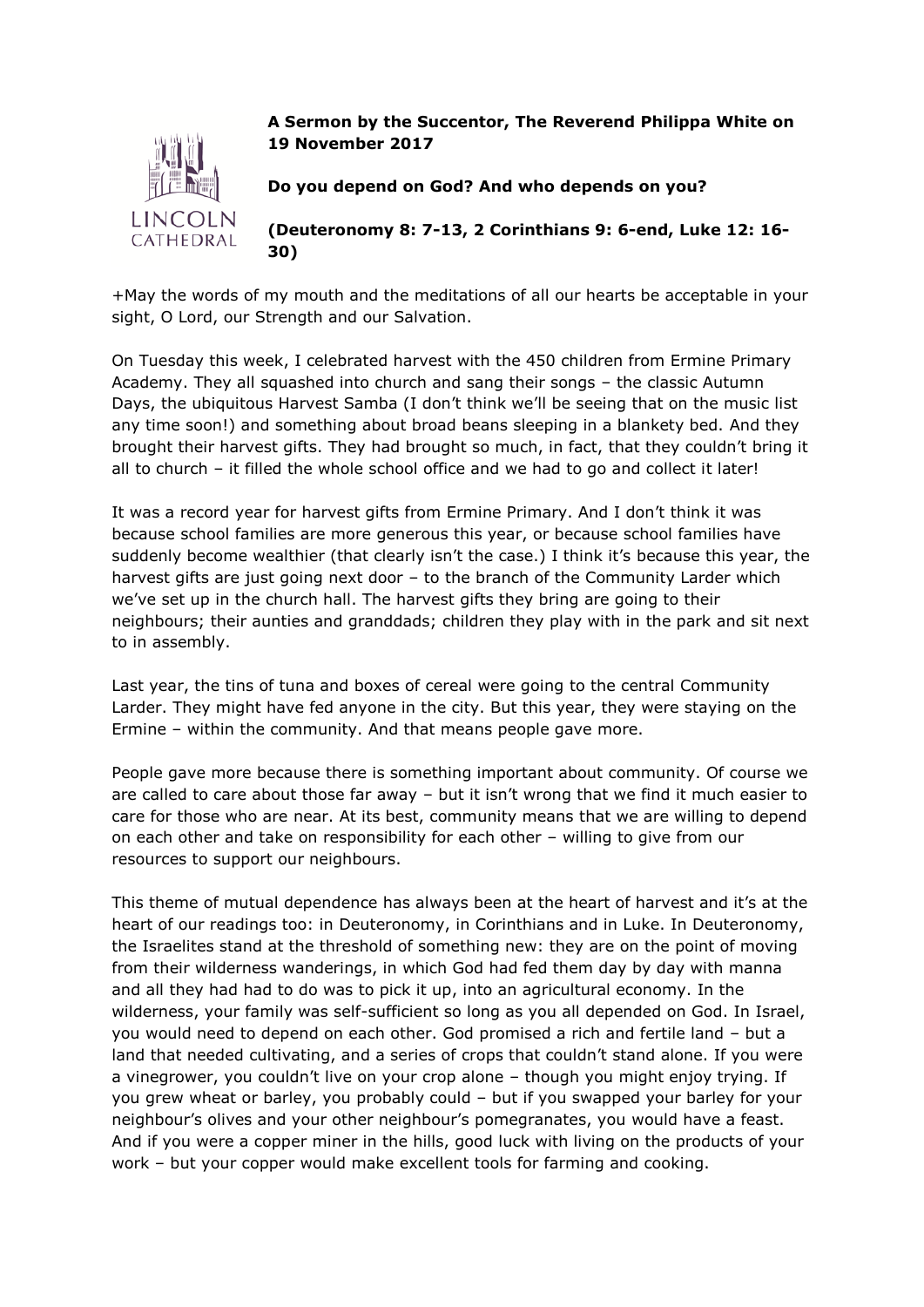So the good land God had in store for the Israelites was a land where they would have to live in community: where, having learnt in the wilderness to rely on God, they would learn to rely on each other as well. Harvest, in this context, is a celebration not only of God's goodness in giving them the rich and fertile land, but also of their community's work together to cultivate it. And thanking God for the harvest also means sharing its products with one another.

But community sufficiency relies on unselfishness – and Jesus points out that selfishness is always a danger. The more we have, the more likely we are to want to hoard it  $-$  to think that plenty of food, or savings, or possessions, is the same thing as security. Jesus tells us it isn't. Jesus tells us that worrying about what we have, or wish we had, is the opposite of the dependence on God and on one another which is the plan God has for us all. That's what the rich man in Jesus' parable had got wrong – he thought that everything he had was for him to hoard. When he asked himself "what shall I do, for I have no place to store my crops" the answer should have been "give them to people whose land hasn't been so successful this year." Giving thanks to God for the gifts God had given him and recognising that God's gifts are given to share, not to hoard. That's the attitude Jesus describes as being "rich towards God."

And in just the same way, Paul tells the church in Corinth that they should give generously to the church in Jerusalem (who, having left the structures of Judaism, had found themselves ostracised and in need) – because the church in Jerusalem was part of the same community as the church in Corinth. They were all one community – in which the rich should support the poor, even across a distance of 1890 miles – a community which depended on each other.

That redefinition of community is important. Not just the people within three square miles of us; not just people in our own country; and, going further than Paul, not just people of the same religion. We are called to recognise that we are part of the community of the whole of creation. That the gifts God gives to us are equipping us to take our place in the whole created order – dependent on God and therefore dependent on the land and on other people. In a food economy that is globalised – where our cabbages come from Spain, not Lincolnshire – that redefinition of community means we recognise that we depend on farmers in Spain, in Argentina, even in Israel – and that therefore, people from just as far away depend on us for help as well.

We depend on God, but we also depend on each other. Or rather, because we depend on God we depend on each other. We give thanks to God for the harvest, and we give thanks by giving away as much as we can afford. It's like the joke about the man trying to escape a flood (you all know it, right?) He climbed up on his roof and prayed for help. A boat comes past and says "jump in!" No – I've prayed for help, God will save me! Another boat comes. Another no. A helicopter hovers overhead and sends a rope ladder down. No, God's going to save me! Well – he drowns. And in heaven he stomps up to God. Why didn't you save me, God? I prayed! I trusted you!

You all know what God says. I sent you two boats and a helicopter – what more do you want?

We depend on each other - because we depend on God. It's our responsibility to exist in community: knowing that since everything is already under God's control, we don't need